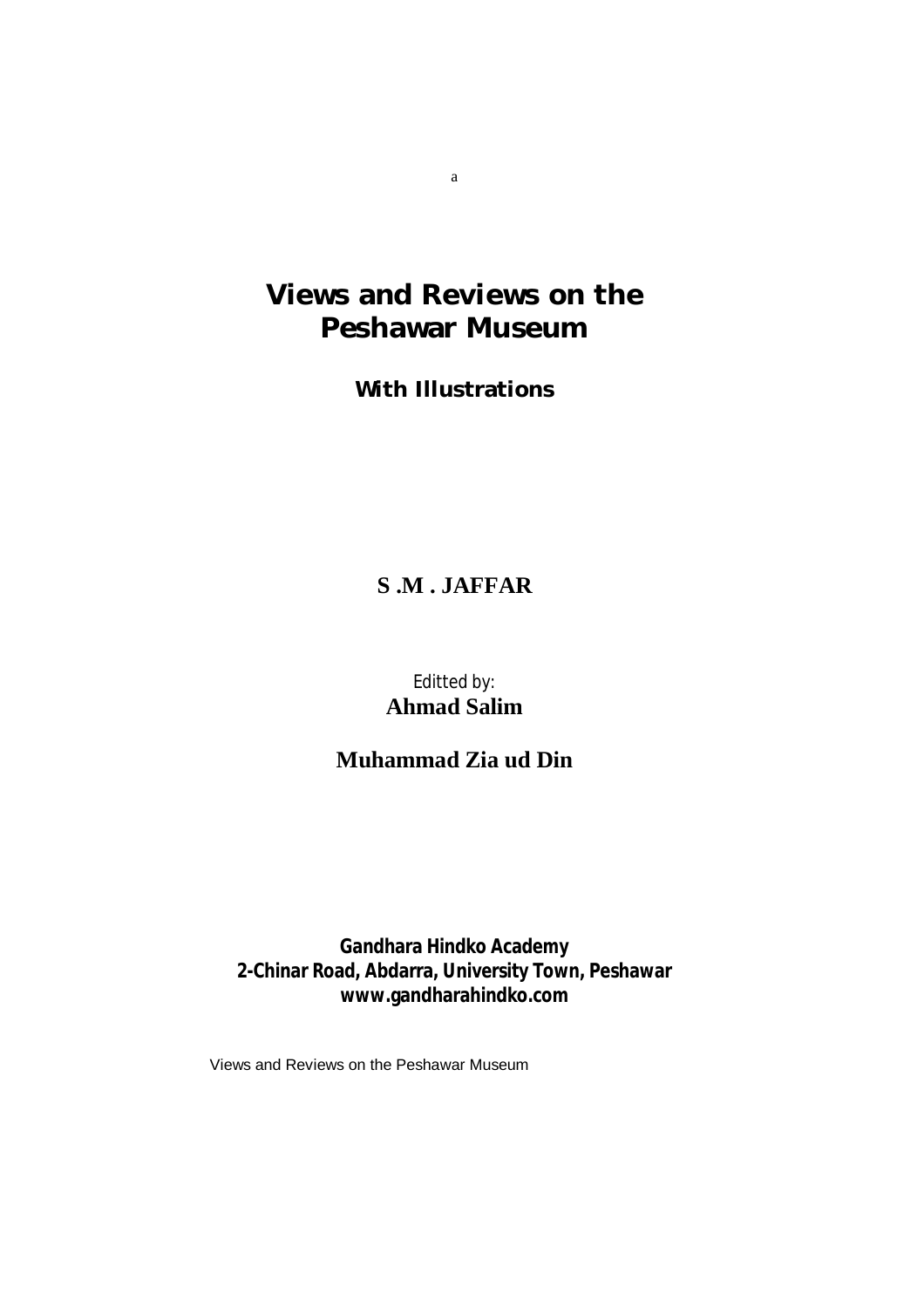# **All Rights Reserved**

| <b>Book Title:</b>              | Views and Reviews on the Peshawar Museum |
|---------------------------------|------------------------------------------|
| Author:                         | S.M.Jaffar                               |
| Editted by:                     | Ahmad Salim &M.Ziaud Din                 |
| Subject:                        | Research/ Archeology                     |
| Foreword for<br>Second Edition: | <b>Ahmad Salim</b>                       |
| Pages:                          | 168                                      |
| <b>First Edition:</b>           | 1969                                     |
| Second Edition:                 | 2018                                     |
| <b>Printing Reference</b>       | $F-365/18$                               |
| Cost Price:                     | Rs. 300/-                                |
| ISBN:                           | 978-969-687-300-6                        |
| Printed:                        | <b>GHA Laser Printing</b>                |
| Publisher:                      | Gandhara Hindko Academy Peshawar         |

#### **Gandhara Hindko Academy**

2-Chinar Road, Abdarra, University Town, Peshawar [www.gandharahindko.com](http://www.gandharahindko.com)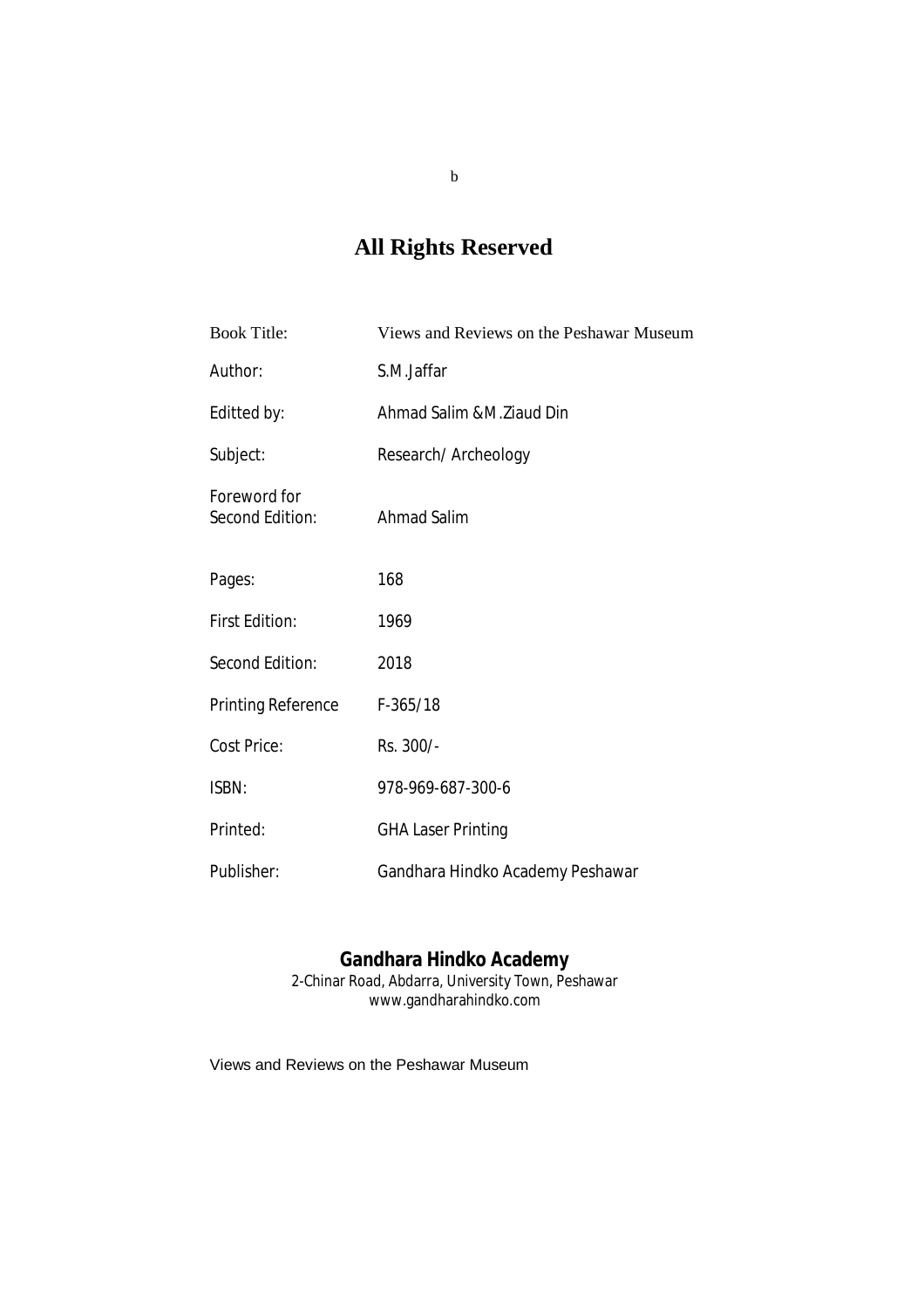#### **FOREWORD**

### **S.M. JAFFAR: A LEGEND OF HISTORY, ARCHIVES AND MUSEOLOGY**

Sardar Mohammad Jaffar, affectionately known as JaffarLala, is one of the most famous names in NWFP's historical and archaeological literature. He was a world-renowned historian, writer and an archaeologist. He stands amongst those people in history who have wordlessly devoted their lives to the promotion of knowledge and have served humanity with devotion and enthusiasm for their profession. His work has benefited the entire nation. He never desired appreciation or reward but was always committed selflessly and without remuneration to his work.

S. M. Jaffar was born in Sialkot, Punjab, British India, in 1910. He passed his Matriculation from SanatanDharam High School, Peshawar and completed his graduation from King Edwardes College Peshawar. He studied at Edwardes College from 1927 until 1931. He worked in the thirties and forties for the Judicial Commissioner in the North West Frontier Province. Later he became Professor of History at Islamia College in Peshawar. He was also the Director of the Department of Archives in Peshawar and the Director of the Peshawar Museum under the Government of West Pakistan in the fifties and sixties. He is the author of more than 100 books on the history of Muslim India along with other social science disciplines. He died in 1979 in Islamabad, Pakistan.

S.M.Jaffar's family belonged to the Qazalbash clan, who originally migrated from Iran. His forefather, Rasul Khan, migrated to the Indian sub-continent. Rasul Khan had three sons, Sardar Ahmad Khan, Sardar Amir Khan and Sardar Mohammad Khan. His grandfather was an Inspector in Ludhiana. When his grandfather transferred to Sialkot, S. M. Jaffar's father,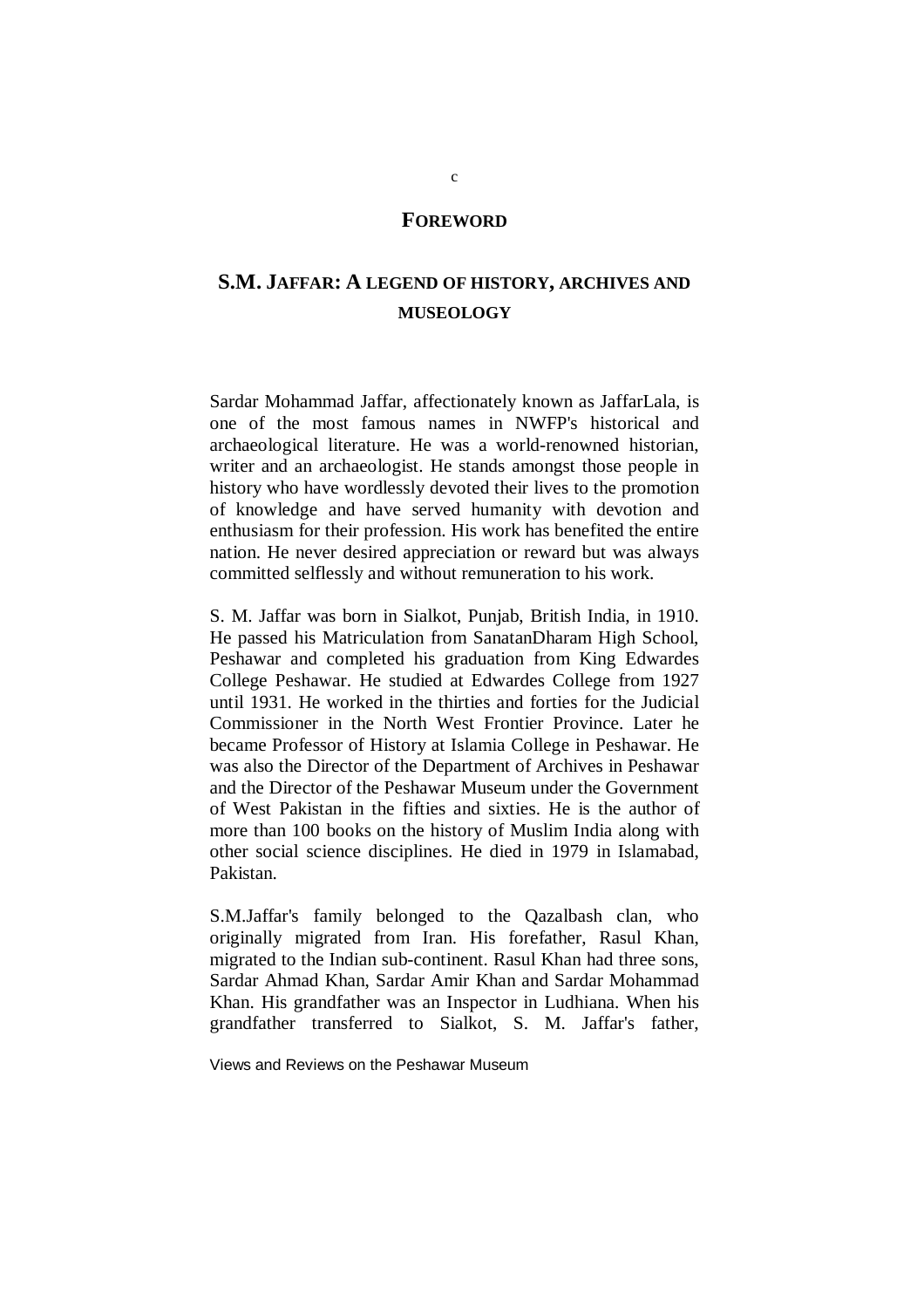SardarMohammad Sadq also moved to Sialkot. Then his father shifted to Peshawar due to his business.

S. M. Jaffar's professional life began with his appointment as a translator in the Judicial Commissioner's courts. He appeared in the ICS and successfully passed the examination but was not selected in the interview because of his poor financial background.

S.M. Jaffar used to relate history with philosophy. One of the most important achievements of his life is his first book *The Mughal Empire*, which was published while he was completing his graduation. This book addressed the same subject on which he was doing his graduation. Famous writer, historian and thinker Sir Abdul Qadir wrote the Preface for the book, a fact that ratifies the abilities and standing of S.M. Jaffar's work as a writer.

Besides the special features of Prof. Jaffar's excellent book, briefly referred to above, there are other features, equally attractive, which need not be discussed here and will be better appreciated by reading the book. I think it can be safely said that the author during his studies at college had succeeded in giving to the students of Indian History an accurate and instructive account of the Mughal rule in India. The book is the most useful contribution to Indian historical literature and should interest not only the general reader, but also students of Indian History in schools and colleges<sup>1</sup>.

One of his great contributions to Peshawar was the establishment of the Central Records Office in Peshawar. It was due to his sincere and indefatigable efforts that later this Department was known as the Peshawar Archives and he was appointed as its first Director. Along with these responsibilities he also remained in

 1 Sir Abdul Qadir, in Introduction for "The Mughal Empire ", by S.M. Jaffar, London, 20th December, 1935.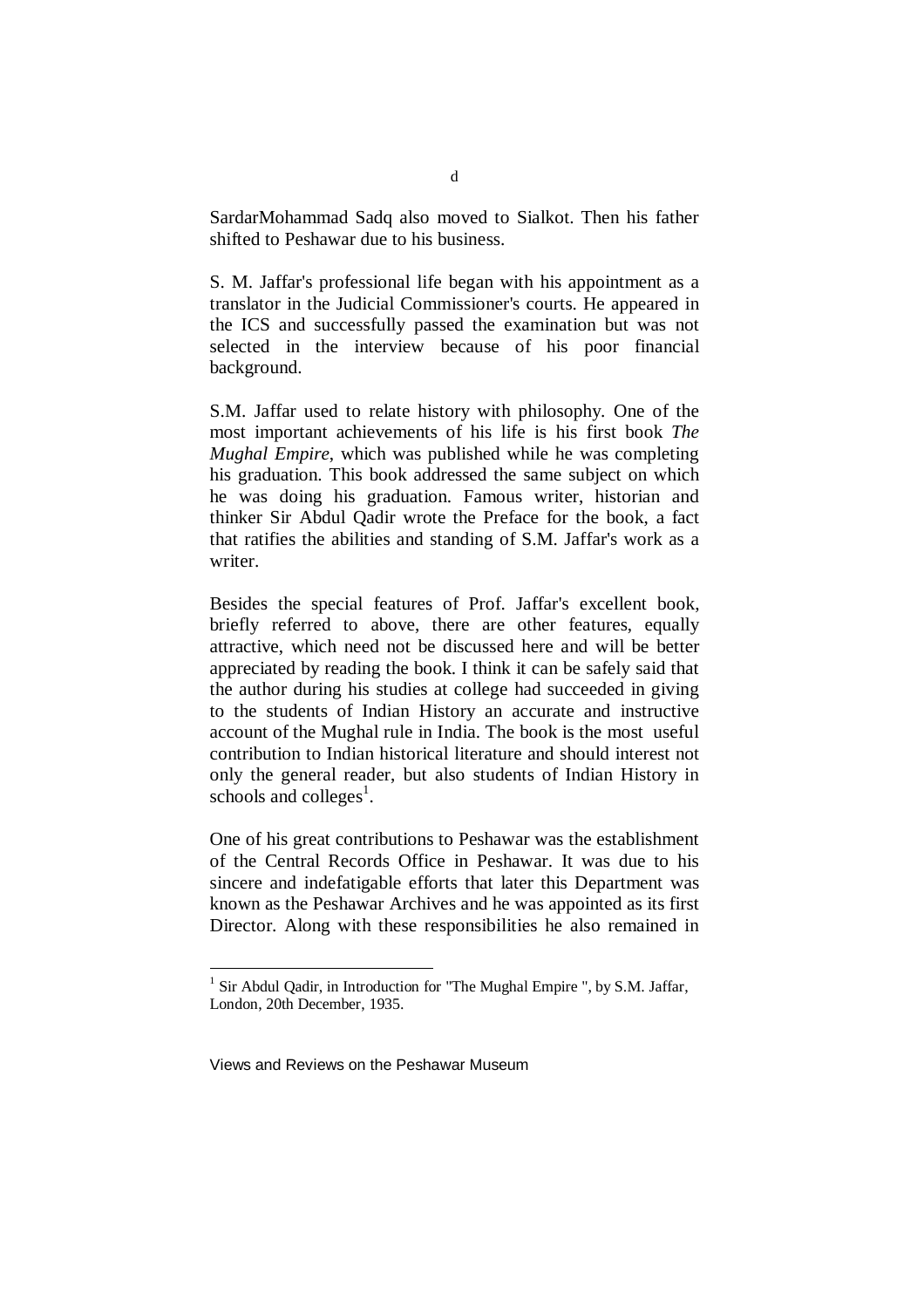charge of the Peshawar Museum and Library, from 1964 until 1970.

He was also a member and fellow of many national and international societies, including the Royal Historical Society London, the Royal Asiatic Society of Bengal, the Indian History Congress, and the Indian Historical Record Commission.

S.M. Jaffar was a prolific author. He published more than one hundred books and many manuscripts are awaiting publication. Among his best known books, the first volume of The History of History was published during his lifetime and the remaining nine volumes were in process when he died. Amongst his most famous scholarly contributions are *Peshawar Past and Present, some cultural aspects of Muslim Rule in India, Arab Administration in Sindh, and Muslim Rule in India*.

His works on history also include Cultural aspects of Muslim Rule in India, The Mughal Empire and Education in Muslim India'. These books have received international appreciation. Renowned scholars who contributed Introductions and reviews on his books include Sir Abdul Qadir, Dr.Zakir Hussain, Dr. S. M. Suleman, R.C. Majumdar, Dr.Shafaat Ahmad Khan, Prof. H.K. Sherwani and George Cunningham.

As mentioned earlier, S.M. Jaffar was still a university student when his first book The Mughal Empire published with the introduction of Sir Abdul Qadir, a renowned intellectual and writer. He noted:

> *"The author, as an enlightened Muslim, is naturally in sympathy with the Great Mughal Rulers who professed the faith of Islam and succeeded in establishing a vast and wonderful Empire in a country to which the Founder of the dynasty originally came as invader from his Central Asian home. Mr. Jaffar does not conceal his admiration for the Mughals, yet he is not forgetful of his duty as an*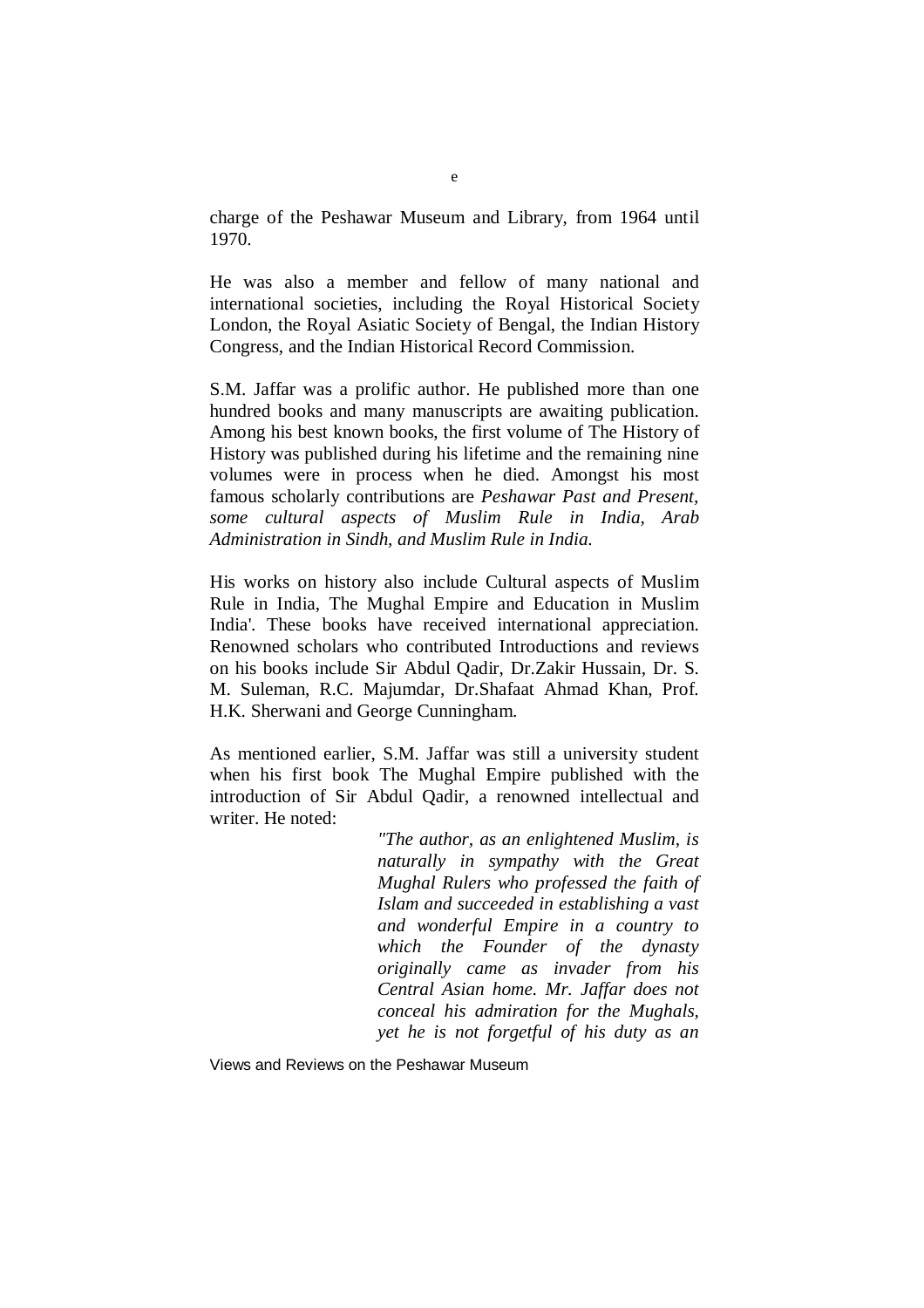*historian and comes out with frank criticisms of the policies and administrations of the Emperors whose reigns are described by him*".

When the book published, scholars like Dr.Shafaat Ahmad Khan, Dr. G.E. carpani (Italy) and professor H.K. Sherwani praised the work. The Asiatic Review, London considered it "an able and conscientious volume wherein is gathered up perhaps all that history knows of Moghal Rule in India". Similarly, a renowned Indian journal *Islamic Culture* from Hyderabad Deccan wrote:

> "*As far as it goes, his book is a useful corrective to several existing books on the period. In a concise and lucid manner, he tells the story of Mughal rule in India; its splendour, its tolerance, its concern for the people of all classes and creeds, its justice and cultural greatness — all find a place in the description. He is scrupulously fair to the Rajputs, the Sikhs and the Marathas: and his zeal for Islam does not blind him to the beauty and greatness of other creeds. There is no other book which, in the same compass, gives such a clear picture of the period*".

Jaffar's another book Education in Muslim India was also hailed by scholars like professor H.K. Sherwani, Dr. Sir Akbar Hydary, Dr. Sir Ziauddin, Dr. P.K. Acharya, Dr. H.L.O. Garrett, Dr.Beniprasad, Dr. K.G. Saiyidain, Dr.Zakir Hussain and Dr. Sir S.M. Sulaiman.

Dr. Zakir Hussain noted: "*Students of Indian History will welcome this treatise as a useful guide*". Dr. Beni termed it "a very careful, painstaking and scholarly piece of work". Garrett declared it "*a very useful contribution to the study of Muslim Rule in India*".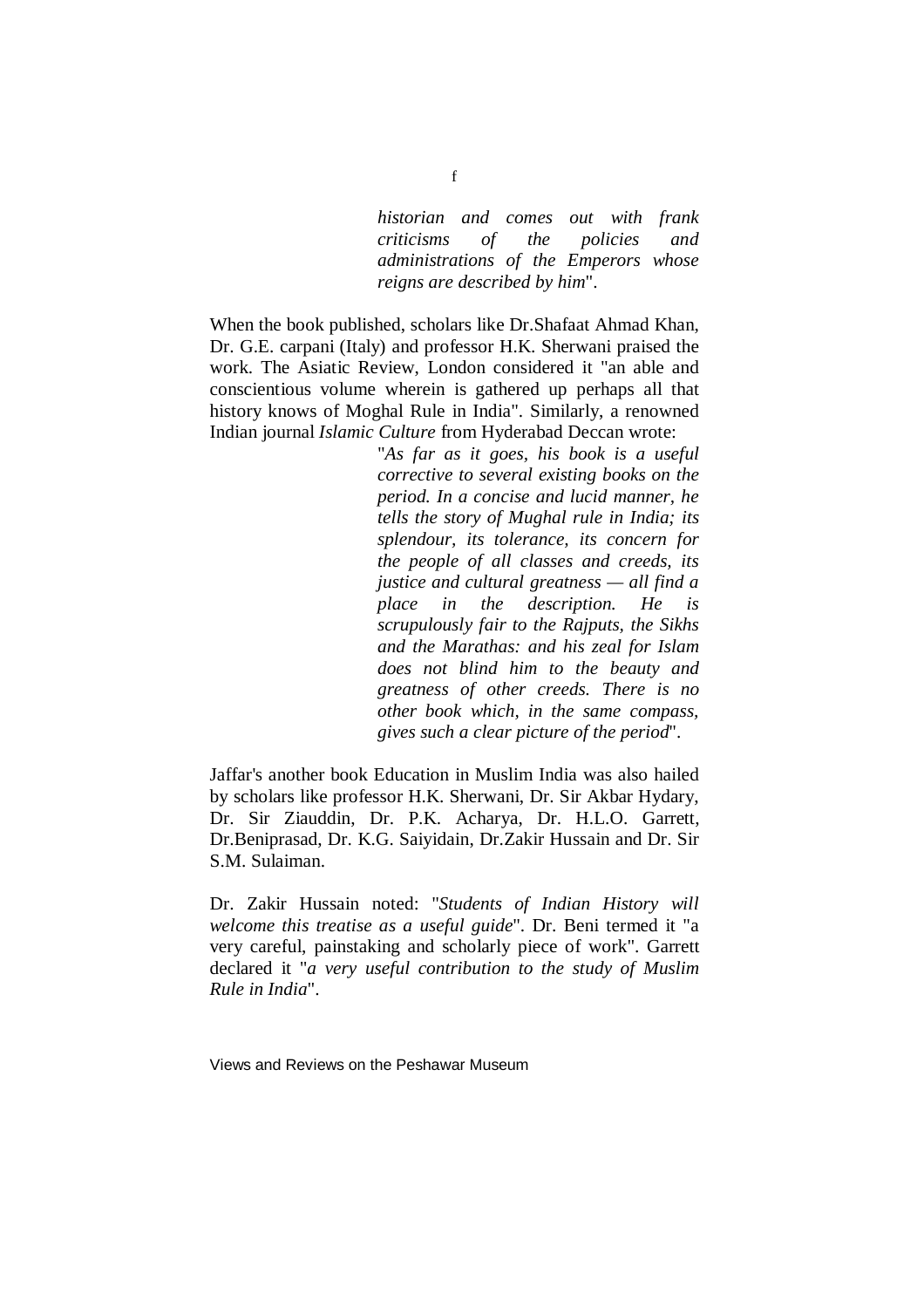Professor S.M. Jaffar released another important work Some Cultural Aspects of Muslim Rule in India in 1945. Sir Tej Bahadur Sapru found the work "very informing and interesting". The Hindustan Times noted: "This well-written book deserves serious study at the hands of all students of Indo-Muslim culture as it brings into prominent relief some of its leading characteristic features."

He delivered many lectures and papers on Islamic Culture and Civilization, amongst other themes. He also delivered numerous lectures in Persian at Tehran University on the incident and history of Karbala.

S. M. Jaffar established a successful publishing agency which was known as Sadiq Sons Publishers. He was also a very good poet and composed many poems and verses, which illustrate his visionary and literary approach.

"History must not be treated as something set off by itself" said Teddy Roosevelt in 1912, but unfortunately we have not only overlooked some very important names in the history of Pakistan but have also not given due respect to those who have devoted their whole life to their profession. Dr. S. M. Jaffar is one of the remarkable scholars whose contributions in the fields of art, the social sciences - particularly the history of NWFP - museology, archaeology, and archives is identical with reference to the North West Frontier Province.

History is indeed made up of significant events which shape our future and outstanding leaders who influence our destiny. S. M. Jaffar's contributions to our history place him in this inimitable position. In his life, he was instrumental in helping us to realize and rectify those unspeakable flaws in managing, defining and re-organizing our historical records and archives which were tarnishing the name of this historical land.

We honor S.M. Jaffar because he showed us how to mend those broken fences and to work to build and preserve our cultural heritage rather than destroying it. He led campaign after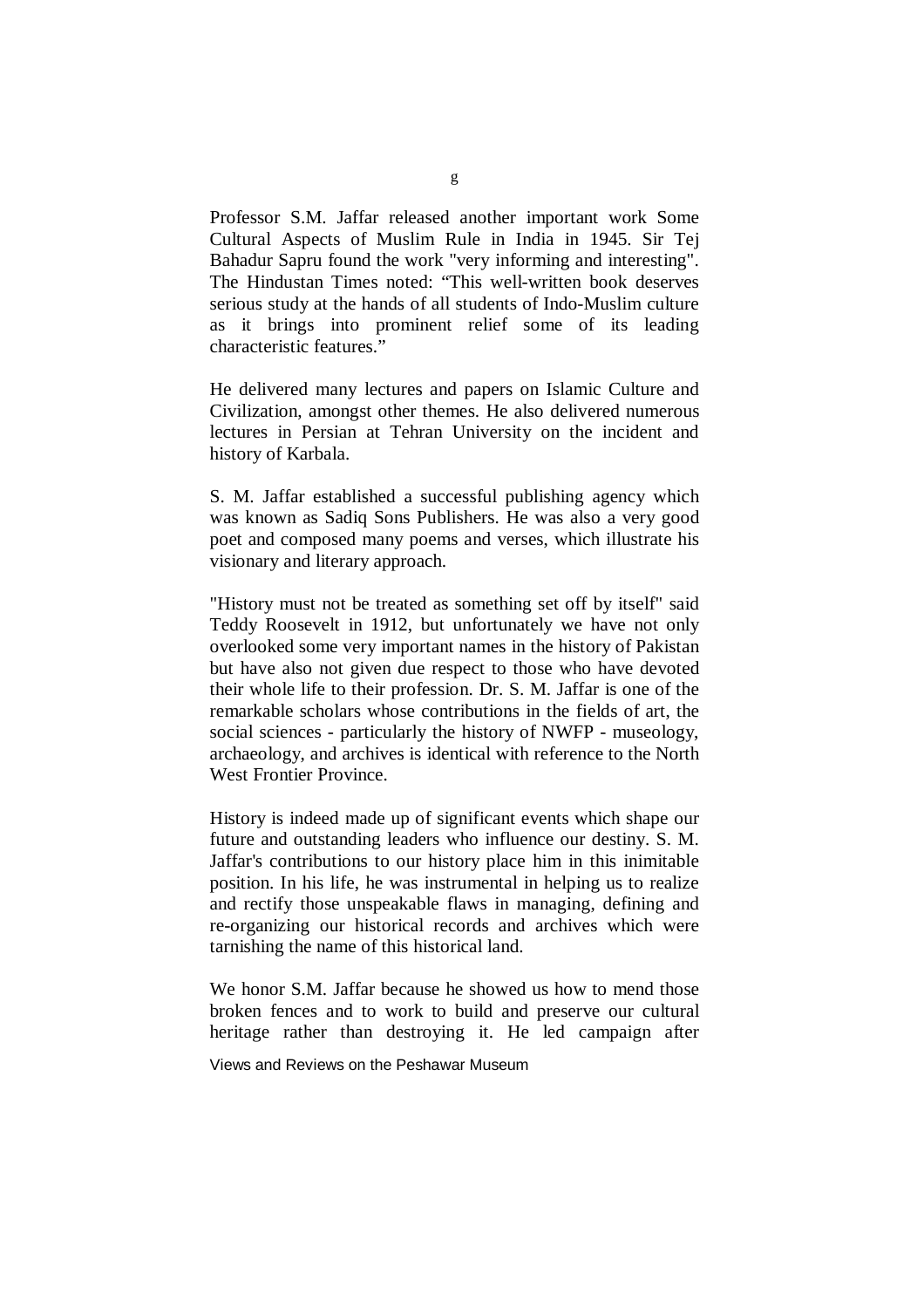campaign in the fields in which he excelled in his efforts to secure our heritage and history. Today he is not with us, but he has left us his literary contributions which provide access to our past and link that past to the future.

Dr. S. M. Jaffar's book *Peshawar: Past and Present* is a masterful example of historical glimpse from the past. It discusses the ancient civilizations that flourished in this part of the country with its rich historical and archeological sites. Eminent historian R.C. Majumdar notes:

> "*I have read with great interest and profit Peshawar: Past and Present' by S.M. Jaffar. The book gives a short account of the history and antiquities of Peshawar and surrounding regions. The author has brought together much useful information on this very important subject and anyone, who wants to visit this region, will find a very valuable help and guide in this work. The books deals separately with the monuments of the different periods and discussed the various problems connected with them. Readers will thus get an adequate idea of the Brahmanical, Buddhist, Muslim, Sikh and British Monuments with which the region bounds*".

The Journal of the Royal Asiatic Society, London noted in its review:

> *This useful book gives a brief but clear account of historical places at or near Peshawar. The remains and relics of Buddhist times and the surviving specimens of the art of Gandhara have great interest. The book indicates the wide field for archeological research that still remains to be worked.*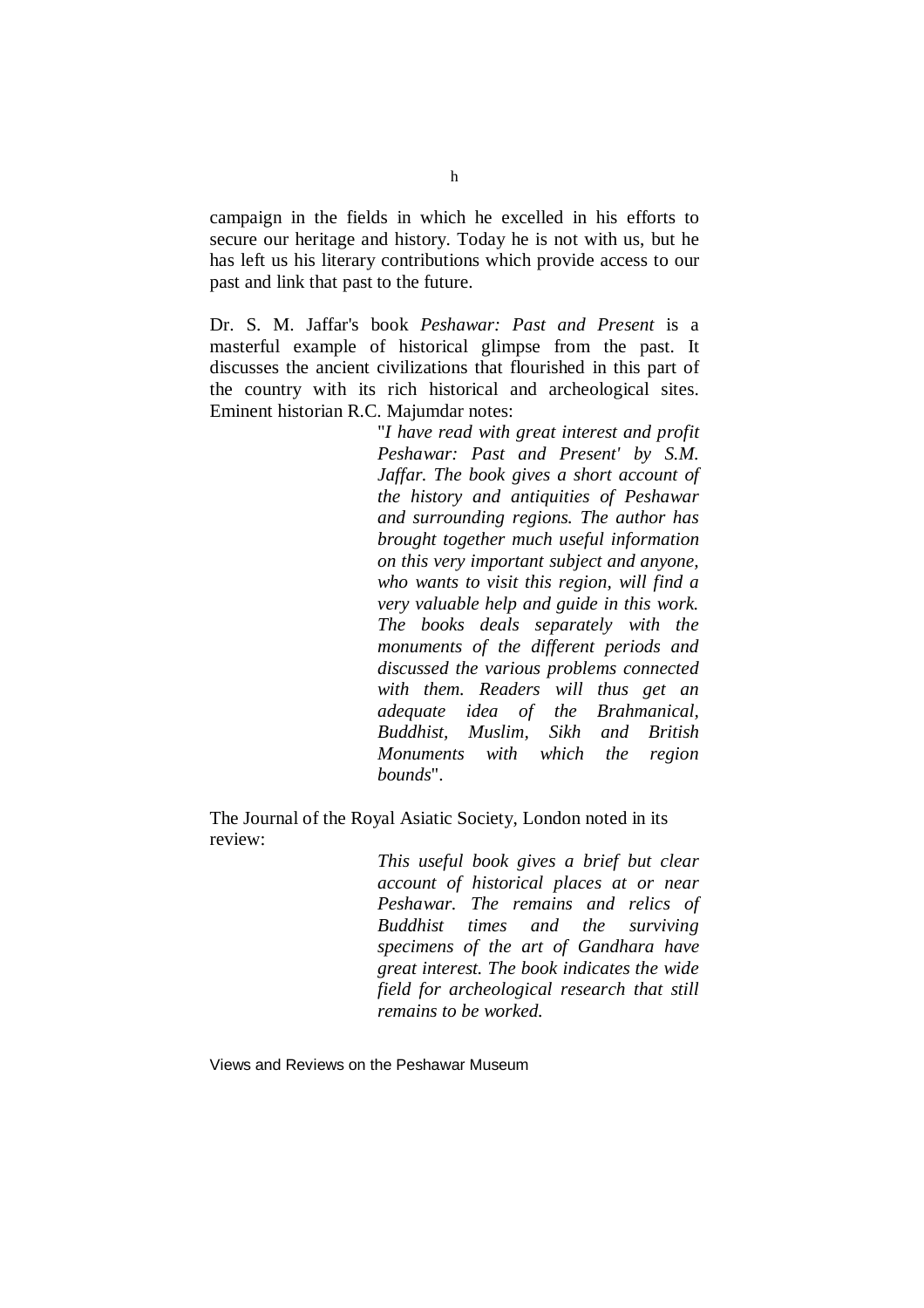Similarly, Dr. SurendraNath Sen expressed:

*Mr. Jaffar has brought together information about his native town and its environments from all available sources and the result has been an extremely readable monograph equally useful for the laymen and the serious students of history*.

According to Jaffar's findings the Peshawar Valley appears for the first time in history as forming part of the ancient kingdom of Gandhara. The name of Gandhara figures in Sanskrit literature from earlier times and is also used by the Chinese pilgrims who visited the kingdom in the fifth, sixth and seventh centuries of the common Era. Strabo describes a country which he calls Gandaritis, lying along the river Kophes (Kabul) between the Choaspes and the Indus. The ancient capital of the district was Pushkulavati from which is obviously derived the Peukelas of Arrian, the historian of Alexander. The position of the capital is vaguely described by Arrian and Strabo as "near the Indus." The geographer Ptolemy, however, fixes it upon the eastern bank of the Suastene or Swat.

The history and art of the Gandhara remained unknown to the inhabitants of the area and the rest of the world until much later. In the 19th century, British soldiers and administrators started taking an interest in the ancient history of the Indian Subcontinent. In the 1830s coins of the post-Ashoka period were discovered and in the same period Chinese travelogues were translated into English. Charles Masson, James Prinsep and Alexander Cunningham deciphered the Kharosthi script in 1838. In 1848 Cunningham found Gandhara sculptures north of Peshawar. He also identified the site of Taxila (Takshashila) in the 1860s. From then on a large number of Buddhist statues were discovered in the Peshawar valley. After 1947 Ahmed Hassan Dani and the Archaeology Department at the University of Peshawar made a number of discoveries in the Peshawar and Swat Valleys. It was again Professor S. M.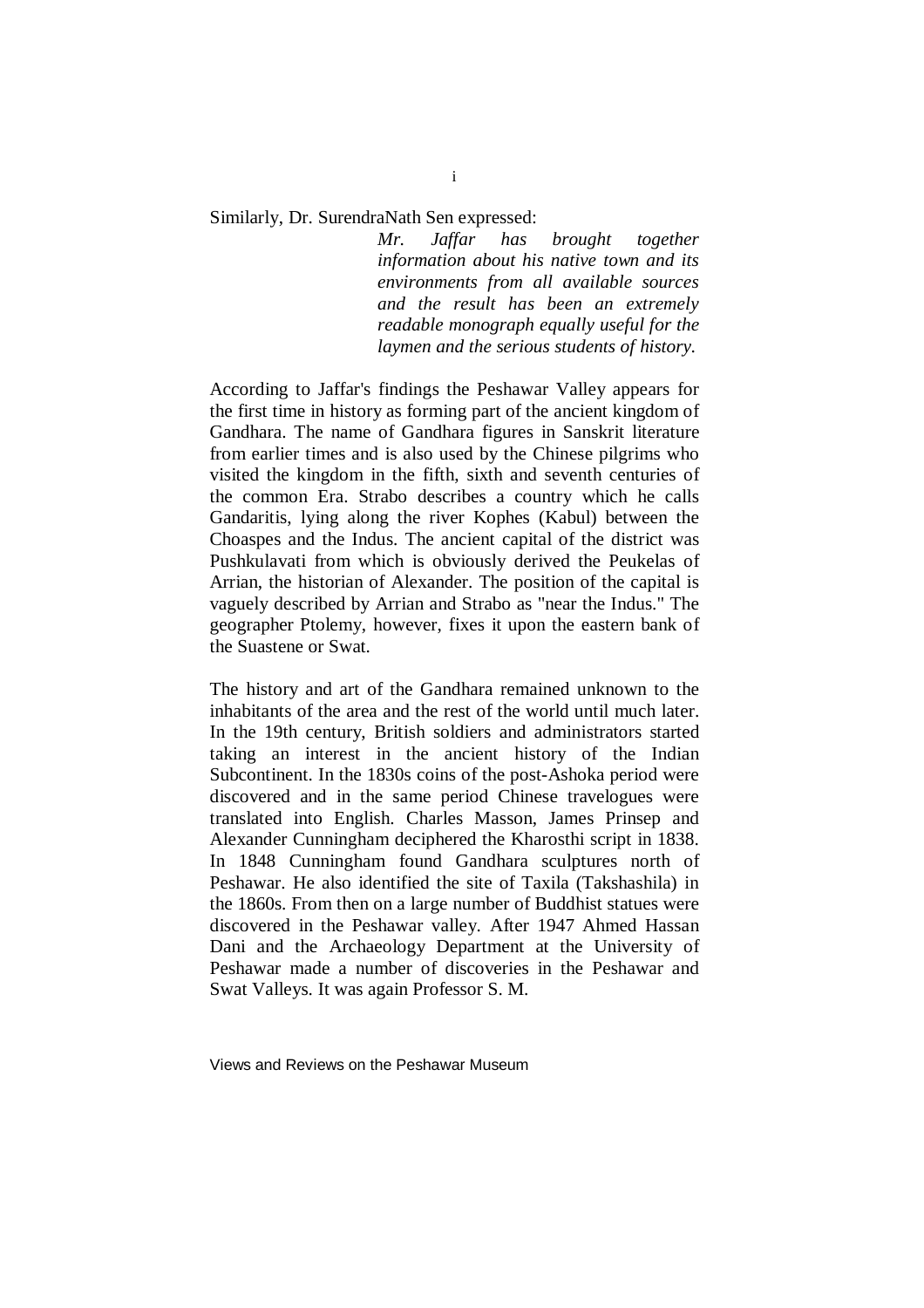Jaffar who began to preserve these historical/archeological antiquities in a very organized way. Excavations on many sites of the Gandhara Civilization were being done by researchers from many universities around the world, and the name of Pakistan in terms of Buddhist civilization and its antiquities became world's central point. But unfortunately in recent years this rich cultural heritage has faced immense danger from the internal and external threats.

However, the Gandhara culture in Pakistan has always been a focus of interest and inspiration for Buddhists, owing to its spiritual, religious and historical importance, and because of the scholarly efforts of historians, archivists and archaeologists like S.M. Jaffar and others.

Peshawar Museum had the largest collection of Gandhara Greco-Buddhist art in the world. In total, there were 4,247 Gandhara pieces, including Buddhist stone sculptures and panels, stucco sculptures, terracotta figurines, relic caskets and toiletry objects. The subject matter of Gandhara Art in the Museum's main hall included stories from the Buddha's life, miracles, worship of symbols, relic caskets and individual standing Buddha sculptures. It is very important to make positive efforts to promote these antiquities following the methods established by S.M. Jaffar.

Despite S.M. Jaffar's significant contributions to the study of the history of ancient NWFP and Peshawar, not much is known about the man himself. Even the valuable contributions he made to other fields of knowledge have remained a point of discussion among scholars. Although it is now generally agreed that his name is always in the forefront of history, archaeology and other related disciplines, unfortunately he has been not been considered to its justified merit.

Professor S. M Jaffar is also known for his contributions to Archaeology and Museology. In 1964 he became the Director of

Views and Reviews on the Peshawar Museum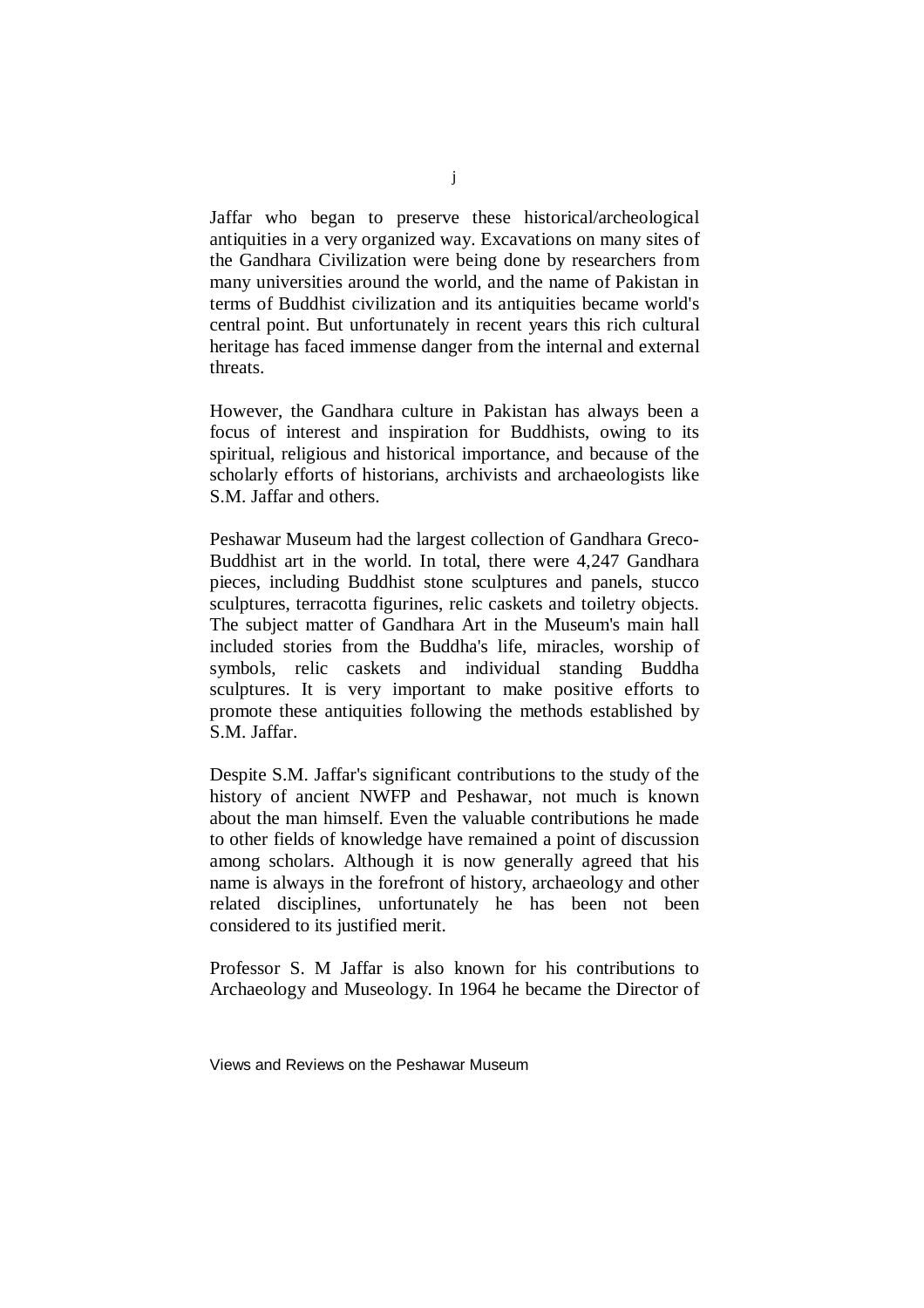the Peshawar Museum<sup>2</sup>. It has the most magnificent collection of Gandhara sculpture anywhere, and that is its most outstanding feature. It was Prof. Jaffar who attempted to curate and preserve this vast collection of Gandhara art in its historical sequence. He also modernized the over-all display to include expressions of national sentiment. During his tenure he not only enriched the presentation of Buddhist sculptures but also presented the statues, friezes and reliefs so that the life of Buddha was presented in chronological order.

He also put a new life into the display of the historical monuments of Muslim civilization. His main theme was to develop the Muslim Indian Gallery to fill the gap between ancient and modern times in the Museum of Peshawar. During his tenure another important addition to the Museum was the Pakistan Gallery, designed to portray the genesis and the history of Pakistan and its relics of the long struggle for independence. The beautiful display of the cultural heritage of Pashtun tribes who fought the British for over many years was also a valuable contribution.

He added new galleries to the Museum on becoming its Director, in compliance with the orders of the Provincial government. These included:

- Pakistan Post-Independence period
- Muslim India Medieval period to the present
- Gandhara: The ancient period

The addition of new galleries to the Peshawar Museum had certainly fulfilled the national aspirations. The inclusion of the pre-Gandhara section - Aryan, Indo-Scythian, Indo-Parthian and Indo-Sananian including the Kalash valley - had given the Museum a representative character. It provided space for the relics of the cultures which flourished in this region and took

 2 Views and Reviews, (On the work done in the Peshawar Museum Peshawar, as its Director from 18th January 1964 to 14th October 1970), Sadiq sons, Peshawar, 1972

Views and Reviews on the Peshawar Museum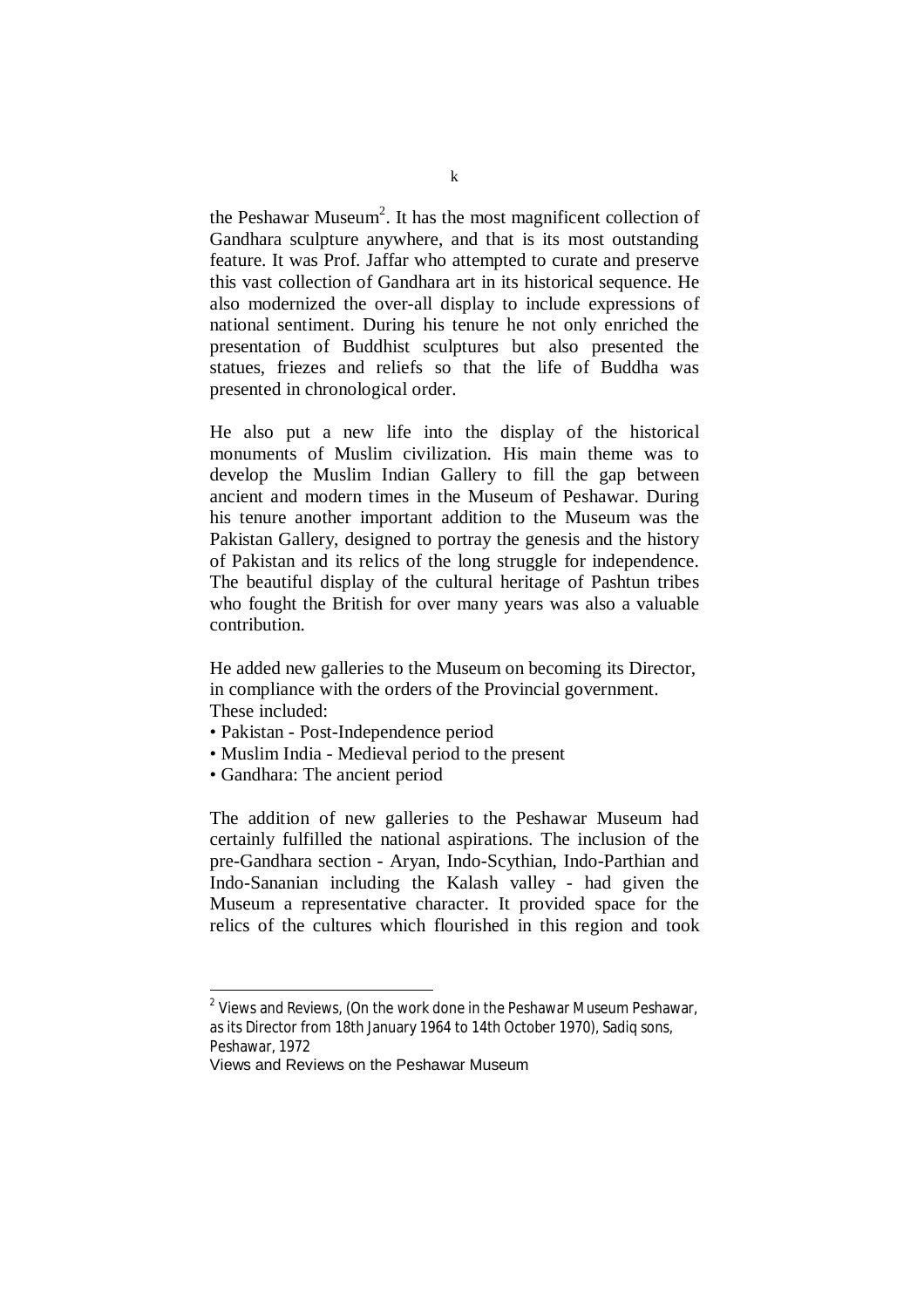care of all the available cultural wealth, including Pakistan's own.

S. M. Jaffar's efforts for the betterment and development of preserving the cultural and ancient heritage of the lands of NWFP and Pakistan are noteworthy. He exhibited a number of remarkable pieces of art that had been in storage, which undoubtedly added to the significance of the Museum. His efforts can well be judged in light of the comments of some of the eminent personalities, historians, politicians and archaeologists.

Professor G. Tucci, President ISMEO, University of Rome, Italy, stated:

> "I am very much impressed by the great development of the Peshawar Museum. I hope that it will increase and display with the same love and competence the wonderful treasures of art which are the best documents of the history of Pakistan".

A renowned writer Mr. Flotsam in one of his articles says;

"I should not like to end this account without stating that some of the more precious of MSS and old books in the Archival Museum and the Muslim India Gallery *belong to Prof. S. M. Jaffar, Director of the Museum, himself. The Professor is a keen collector and his private collection at his residence is worth a visit. The love and care which he showers on historical objects is evident from the improvements in the Museum, mentioned by me<sup>3</sup> ".*

 $\overline{a}$ 

<sup>&</sup>lt;sup>3</sup>The Pakistan Times, Rawalpindi, 30 October 1967

Views and Reviews on the Peshawar Museum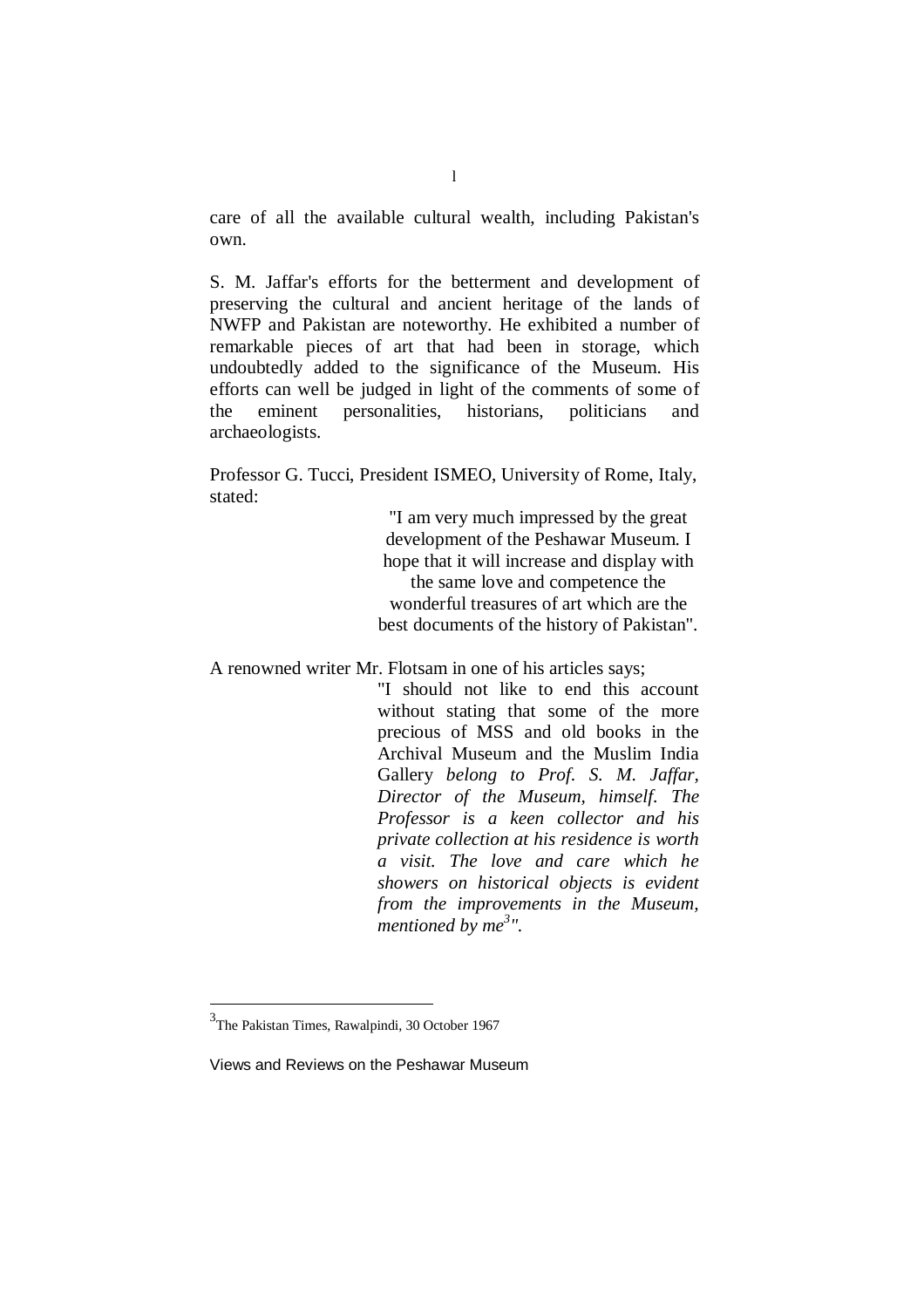I would also like to highlight the significant contribution made by Professor S.M. Jaffar in tracing the origins and development of archives in Pakistan, and more particularly with reference to the ancient NWFP and its civilizations. This includes a discussion of the Provincial Archival collections made by S.M Jaffar. Before and even after the partition of India, Archival development has been hindered because of several constraints, including the lack of competent personnel; the need for better coordination among archival institutions; the absence of national leadership in archival issues, and the limited application of information technology in archival work. Despite these and other difficulties, S.M. Jaffar's achievements with reference to archival development and the preservation of records in Peshawar and NWFP are tremendous. It is interesting to note that he developed ten monographs on this important subject for the learning and training of young archivists in the early days of Pakistan. "All these publications will serve as useful guide books to the archivists in general and to the students of history of Pakistan in particular and I offer my sincerest congratulations of your honest efforts" noted Dr.SurendraNath Sen, Director National Archives of India.

The main objective of S.M. Jaffar was to safeguard the cultural heritage of Pakistan and to organize the work of discovering, preserving, and publishing public records. However, there was no institutional framework within which to accomplish this.

In 1947 there was no provision for training archivists and records managers in the territories now constituting Pakistan. As early as 1948, the Central Record Office, North West Frontier Province (now named the Provincial Directorate of Archives, N.W.F.P.) had begun its work in collecting records and training people in this discipline under the supervision of S. M. Jaffar, who, as noted above, was one of the pioneers of the archival movement in Pakistan. Except for a brief reference to this course in Jaffar's booklet, Archives: Meaning, Scope and Importance (1949), very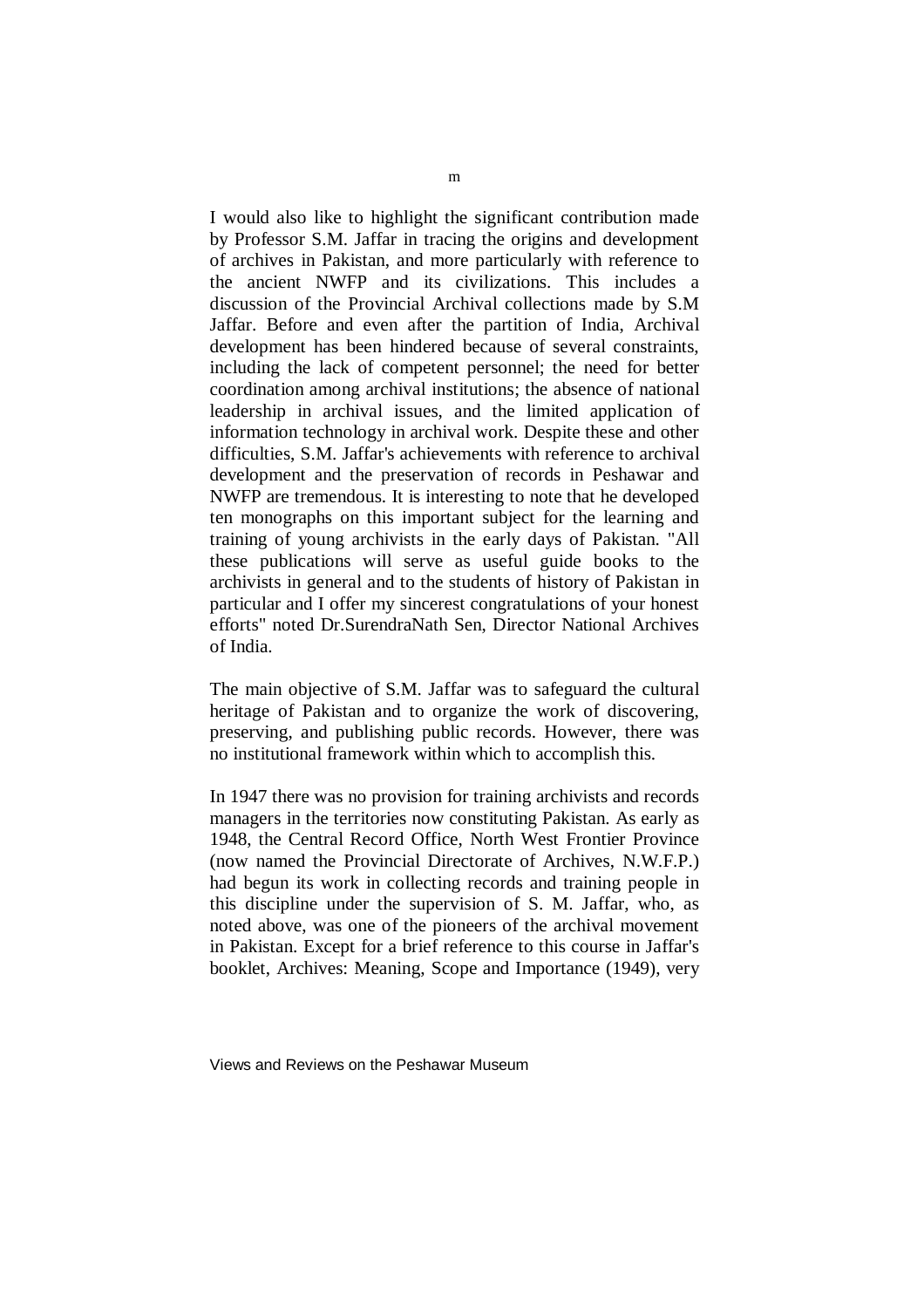little is known about the course<sup>4</sup>. It was a course of short duration and was basically intended to instruct those working in the Provincial Archives and students wishing to perform archival work. The participants were not charged a fee. Professor Jaffar conducted the course until 1953. A Diploma course was also planned under the auspices of the Central Record Office, Peshawar, but it was never launched.

As a matter of fact, training for Archivists has always been neglected. This could be attributed to the domination of the archival profession by history graduates who did not consider formal training to be an essential requirement for their work. Their emphasis, for the most part, had always been on the acquisition and preservation of documents rather than on the records' organization and use. Unfortunately, the technicalities involved in classifying and indexing documents do not interest archivists in this part of the world.

The Pakistan Government established the Directorate of Archives and Libraries in November 1951. Despite the efforts of the Pakistan Historical Records and Archives Commission, as well as the personal interest of some prominent historians, significant progress in developing the Archives remained limited. After Independence, Pakistan faced a multitude of social, economic, and political issues that needed immediate attention. Professor Jaffar strongly felt that there was considerable data of great value to historians that existed in the Provinces. Unfortunately, the great value of those records is still not fully recognized.

It was only during his tenure that the North West Frontier Province Record Office did a commendable job in the salvation, preservation and arrangement of historical records pertaining to the Province. The records were made easily accessible to everybody for research and references. While commenting on this achievement the then Governor, N.W.F.P Province, stated:

 4 S. M. Jaffar, Archives (Peshawar: Central Record Office (N.W.F.P), 1949), iii.

Views and Reviews on the Peshawar Museum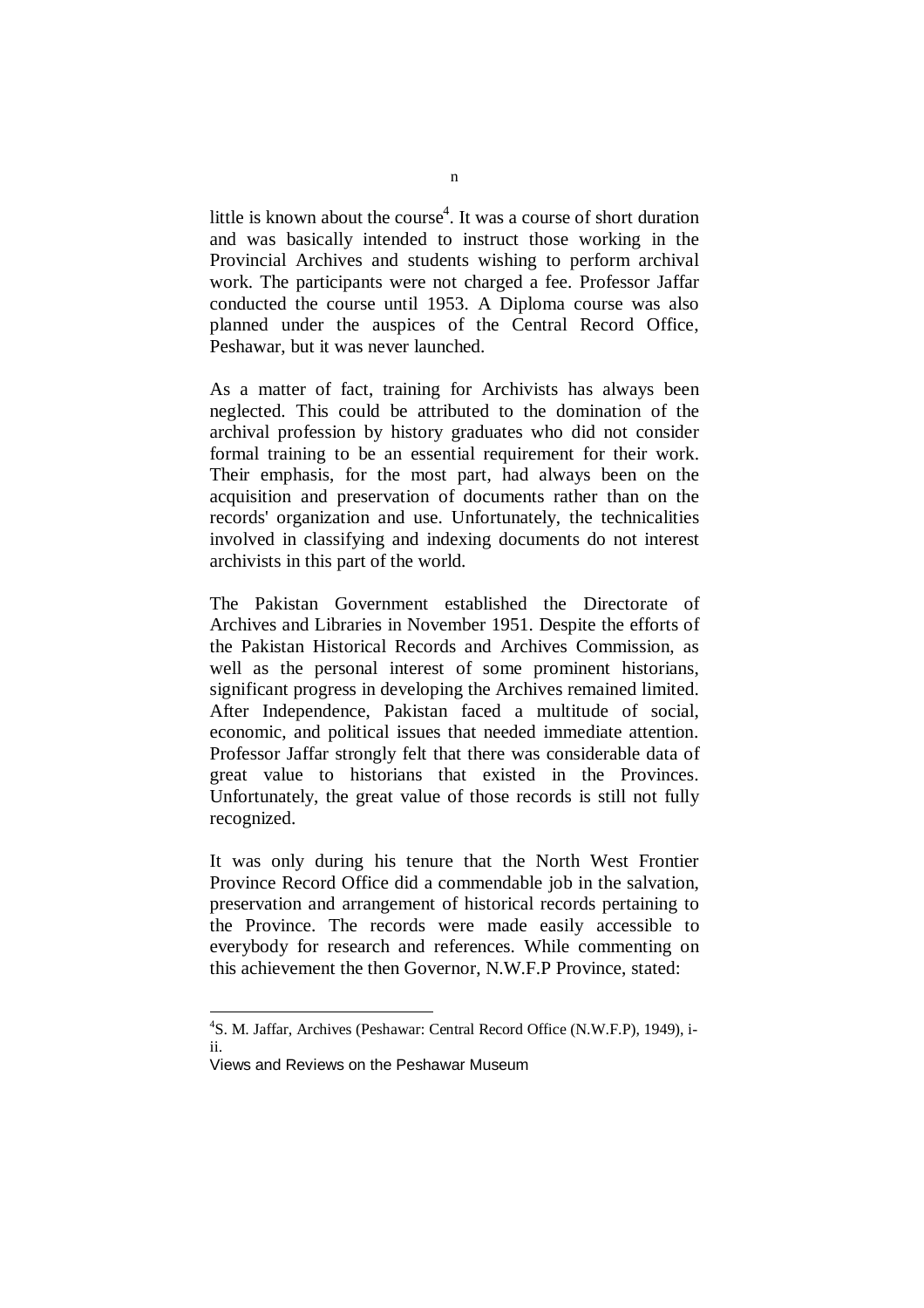*"The Archives occupy a space of over 4,000 cubic feet and the library attached to it has about 8,000 volumes in stock. The two together are well in their way to becoming an important cultural and historical research center in this part of the country<sup>5</sup> "*.

The Central Record Office under the guidance of its Director S. M. Jaffar had made marvelous progress during a short time and fulfilled the purpose for which it was created. It was also the case that some important training had also been imparted regarding record keeping and historical research. Quoting Dr. Riaz-ul-Islam, the then Deputy Director of Archives, Government of Pakistan: (observed that)

> *"It is highly creditable that the Committee and Record Office have been doing such useful work under difficult circumstance. It shows what the enthusiasm, sincere work and devotion can achieve in spite of limited resources and unfavorable conditions*."

S.M. Jaffar also developed many research papers and books on matters concerning the maintenance and use of archival materials. Among those; *A Guide to the Archives* of the Central Records Office, North West Frontier Province 1948), Problems of an Archivist' *Archives: Meaning and Importance* (1949) and *Historical Wealth of North West Frontier Province* are perhaps the most significant.

In a recent review of his contributions in the form of published and unpublished books, articles, papers and other source

 $\overline{a}$ 

<sup>&</sup>lt;sup>5</sup> His Excellency Khawaja Shahab-ud-Din, Governor, N.W.F.P, Peshawar, Views and Reviews, (On the work done in the Peshawar Museum Peshawar, as its Director from 18th January 1964 to 14th October 1970), Sadiqsons, Peshawar, 1972

Views and Reviews on the Peshawar Museum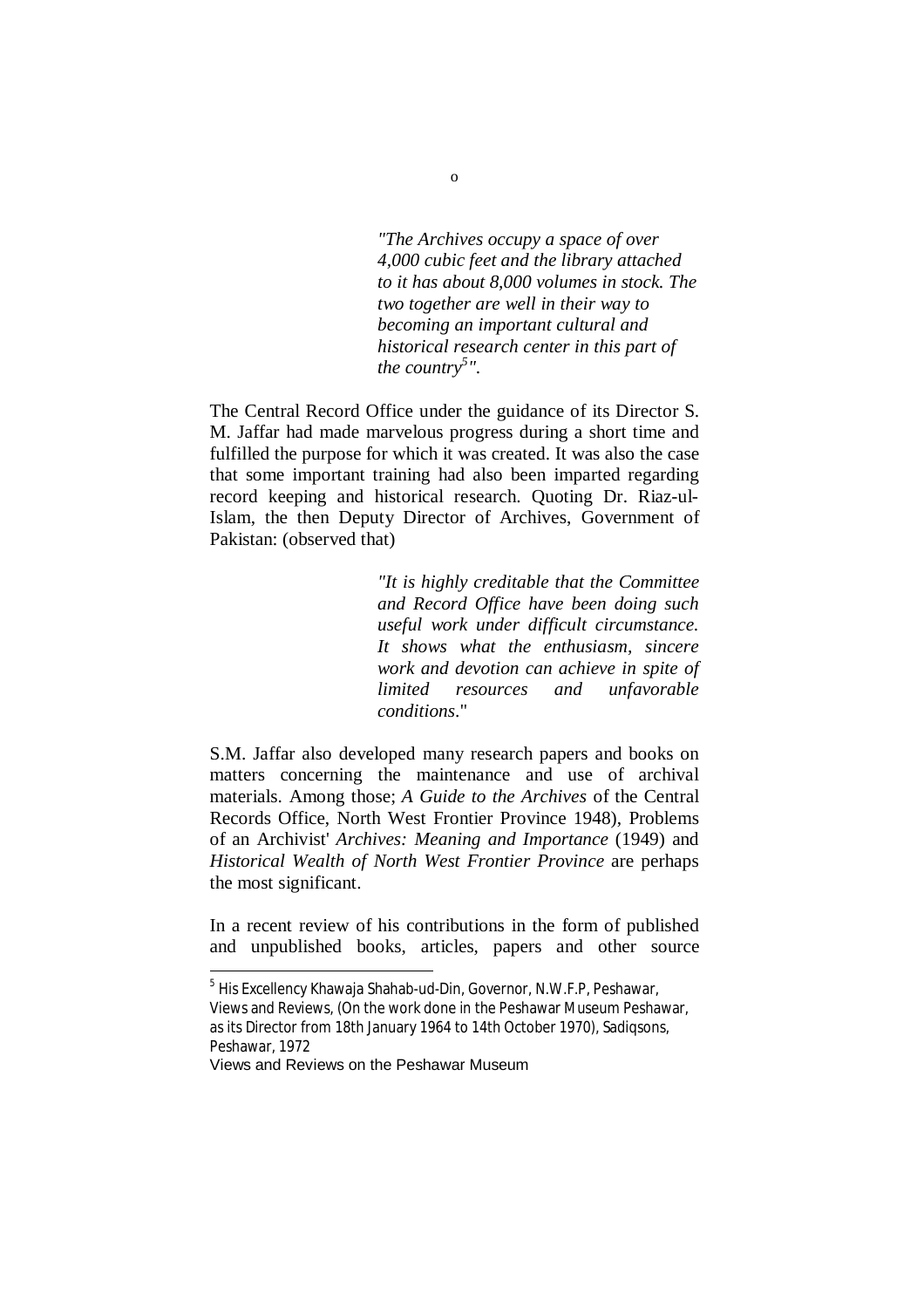materials, it is revealed that most of his work has been appreciated at the national and international level. His writings gained him recognition as a visionary early in his career; later the combination of archeological references, the history of ancient India, the history of the Mughals and some valuable works on the North-West Frontier Province, solidified S. M Jaffar's reputation.

His services were sought by international organizations such as the Royal Asiatic Society, London, the Royal Asiatic Society of Bengal and by Governments as far apart as Turkey, Iran, India, the USA, China and the United Kingdom.

Since he took charge of the National Historical Records and Archives, he led the training on different issues and re-organized and arranged some valuable source material for history which proved to be of considerable importance for the research students. He also developed Guides on historical research and archives management and record keeping. His best known contributions are *Record Keeping — Numerical System (published in 1951) and Guide to the Archives and Central Record Office*.

Most of his unfinished or un-published work is waiting to be made available to those who have a love for history and literature. After a detailed and comprehensive research and review of the work done by S.M. Jaffar, one might think for a while and feel a little guilty that the work of such a great scholar, who excelled as an historian, writer, archivist, publisher and museologist, is missing in our major accounts. S. M. Jaffar, as the genuine custodian of our national treasure; i.e. our history, heritage and culture, contributed so significantly to the difficult task of restoring and preserving the decayed archives, yet has been ignored for a very long time. The process through which he became Pakistan's internationally recognized restorer and conservator of manuscripts and archival data needs some serious attention from academicians, publishers and general readers with a thirst for knowledge.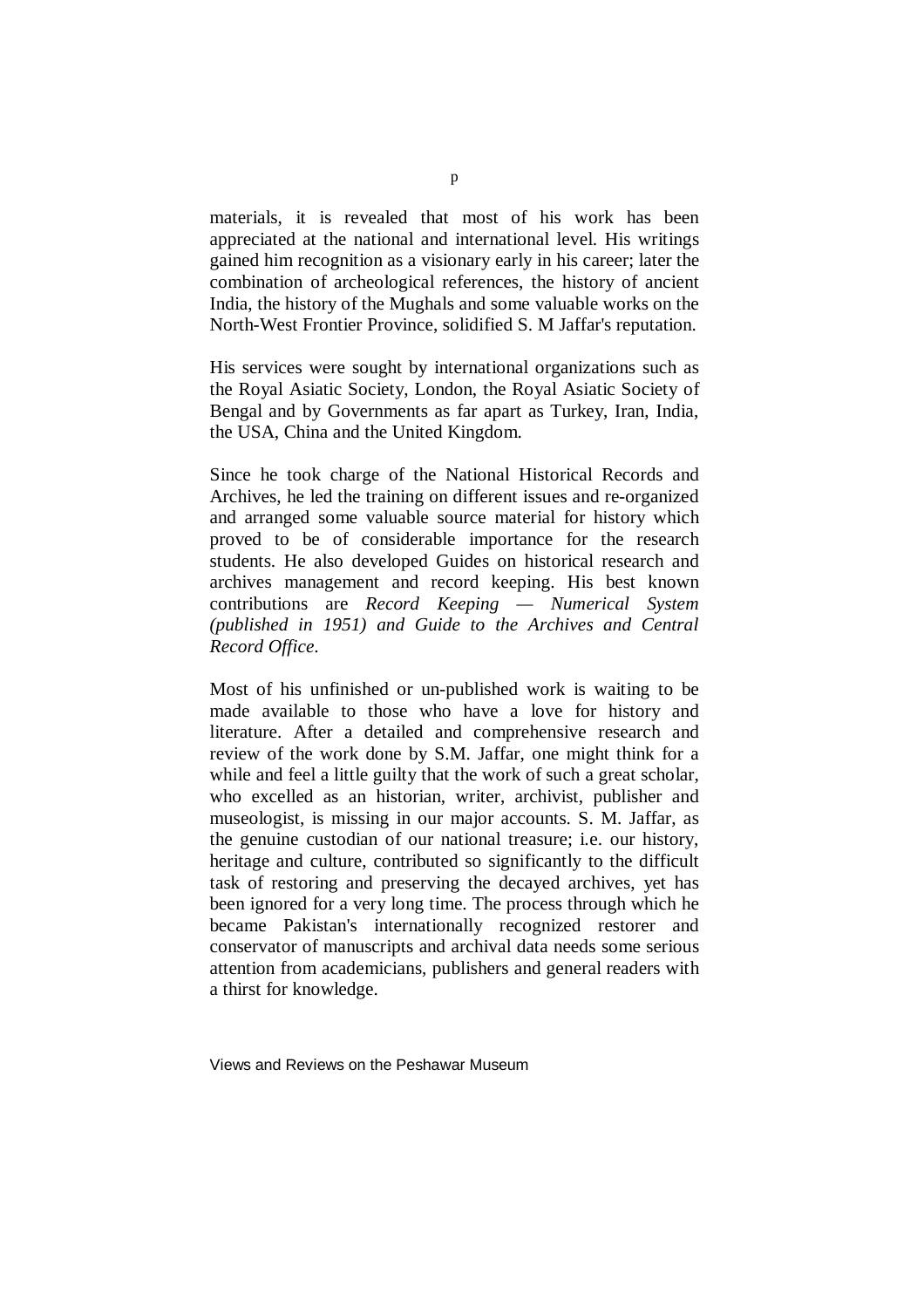Professor Jaffar was a driven man who has devoted more than three decades of his life to gathering, restoring, compiling, and editing this national treasure. His spirit and dedication for his work can be seen in his literary contributions. Today people are benefiting from his valuable contribution. Few historians and fewer teachers can hope to achieve more in lifetime.

The remarkable book on Peshawar and his unpublished material are intellectual endeavours of the highest order. Archives are the memory bank of a nation, and works of history articulate that memory in organized, meaningful ways. It is truly tragic that our Archives suffer from neglect and fragmentation, and that historians are almost extinct in Pakistan. To make matters worse, we are bringing up ill-informed generations who are being taught in schools poisonous and ideologically loaded distortions as history.

It is the time to reactivate our knowledge of S. M. Jaffar's quest for excellence, his lifelong dedication to the task he set himself, and our people's response to his endeavours. Sadly, there is paucity of recognition of excellence in this country. It was not always so in the land of Mohammed Iqbal, Mohammed Ali Jinnah, Saadat Hasan Manto, Faiz Ahmed Faiz, and Professor S. M. Jaffar, whom we have all but formally cast out from our midst. Shall we let the darkness gather, or shall we follow the lead of this remarkable man and rekindle our own knowledge of our past?

> **Ahmad Salim** Islamabad